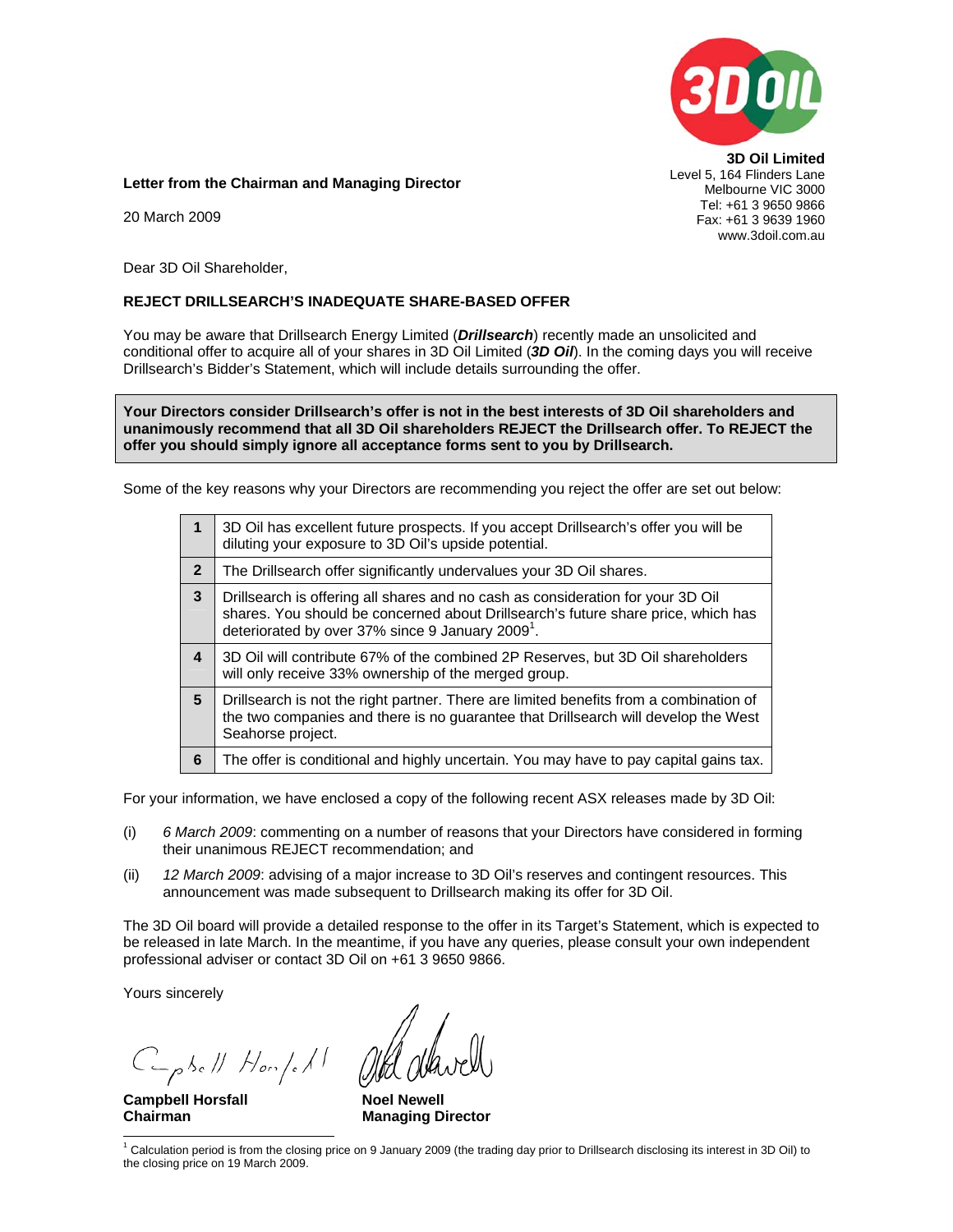

3D Oil Limited Level 5, 164 Flinders Lane Melbourne VIC 3000 Tel: +61 3 9650 9866 Fax: +61 3 9639 1960 www.3doil.com.au

## **ASX Release**

6 March 2009

# 3D Oil REJECTS Drillsearch's unattractive share-based offer

3D Oil Ltd has today received Drillsearch Energy Ltd's Bidder's Statement in relation to its unsolicited offer for 3D Oil. The 3D Oil board recommends that 3D Oil shareholders REJECT Drillsearch's allshare offer.

3D Oil shareholders own a company with the focussed strategy of developing the valuable West Seahorse oil field and selectively exploring for additional oil and gas reserves in other areas. The company has substantial oil reserves, holds a significant cash balance relative to its cash requirements and is well positioned to add real shareholder value in the years ahead.

In contrast. Drillsearch has lower oil reserves, significant cash commitments going forward. questionable current production economics and an unfocussed corporate strategy involving taking various interests in numerous fields across Australia and PNG, as well as a listed subsidiary in Canada.

3D Oil Ltd managing director, Noel Newell said, "Drillsearch's offer is an opportunistic attempt to acquire 3D Oil and its valuable crude oil and cash assets cheaply. It is not in shareholders' interests to swap their 3D Oil investment for shares in a company with an uncertain future and unfocussed corporate strategy."

"As Drillsearch's offer does not comprise any cash, 3D Oil shareholders should be concerned with the potential for continued Drillsearch share price weakness" Mr Newell said. "Since Drillsearch announced its interest in 3D Oil almost 2 months ago, its share price has declined by over 30% to the close of business yesterday, while 3D Oil's share price has firmed.

"3D Oil shareholders should rest assured that the company is in a strong financial position. We are very well placed to ride out today's challenging market conditions and execute our well defined strategy to enhance the company's asset base and to unlock the significant upside value within 3D Oil.'

The 3D Oil board will provide a formal response to Drillsearch's offer in its Target's Statement, which is expected to be released in late March. 3D Oil shareholders are advised to take no action in response to communications from Drillsearch and to wait for 3D Oil's Target's Statement.

For further information, please contact:

Noel Newell Managing Director 3D Oil Limited T (03) 9650 9866

Craig Jensz **Executive Director Gresham Advisory Partners** T (03) 9664 0372/ M 0400 634 979

lan Howarth Senior account director Farrington National T (03) 9223 2465/ M 0407 822 319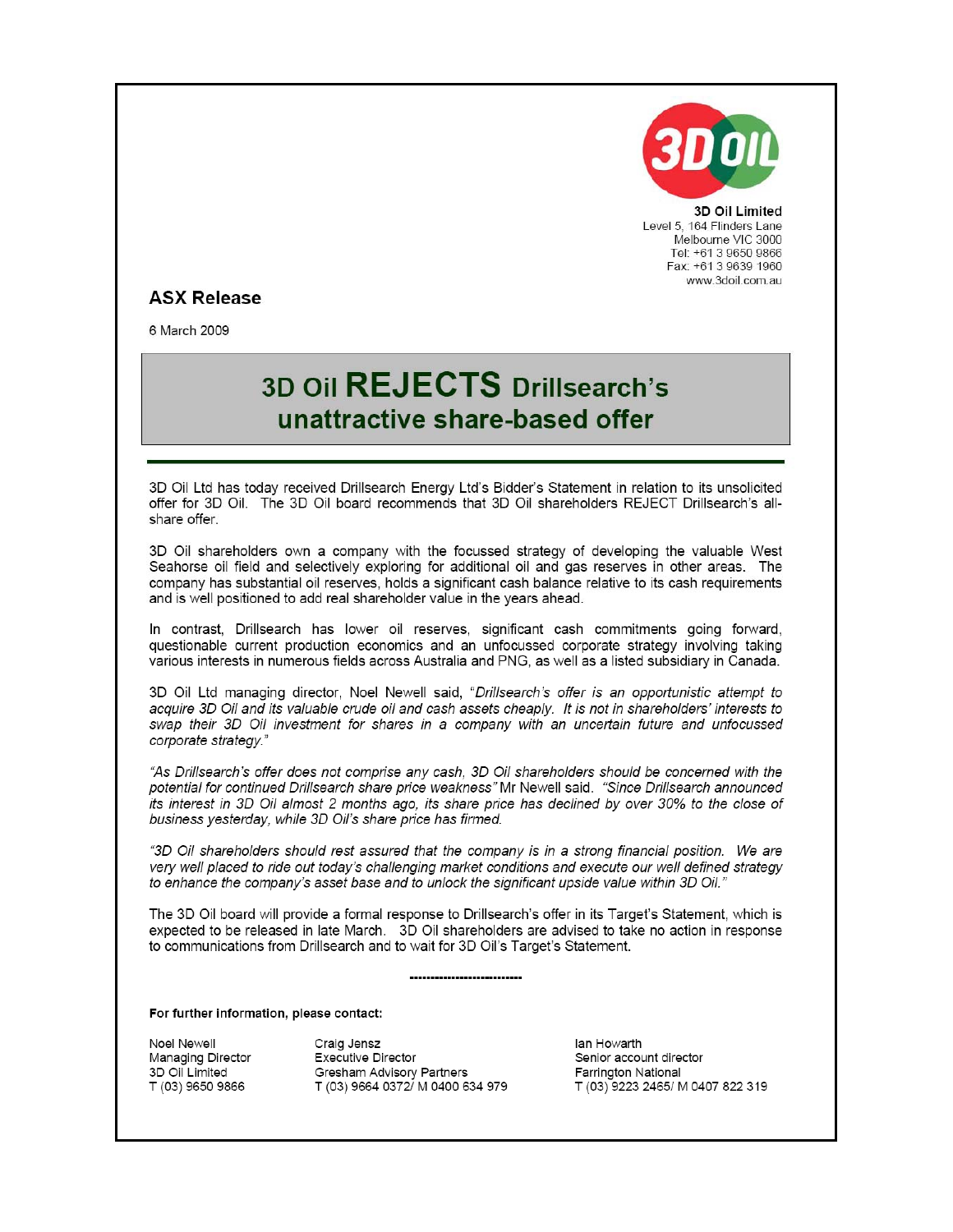

3D Oil Limited Level 5, 164 Flinders Lane Melbourne VIC 3000 Tel: +61 3 9650 9866 Fax: +61 3 9639 1960 www.3doil.com.au

### **ASX Release**

12 March 2009

## **Major Reserves Upgrade** 3D Oil Increases 1P Reserves by 32%

The Directors of 3D Oil Ltd (ASX:TDO) are pleased to announce a major upgrade to its reserves and contingent resources.

Since completing drilling at its 100% owned West Seahorse field in the Gippsland Basin last year, 3D Oil has undertaken a comprehensive evaluation of the field's sub surface to provide a further rigorous reserves assessment. The revised evaluation provides an update and an increase to the reserves provided in August 2008 and flows from a continuous process which has occurred since that time.

A comparison to previously disclosed reserves is set out below.



Commenting on the upgrade, 3D Oil's managing director, Noel Newell said, "It is very pleasing to announce a material upgrade to our reserves and contingent resources. A combined 2P reserves and best estimate contingent resource (P50) of 8.7 million barrels of recoverable oil is now interpreted to exist at West Seahorse. A particularly positive aspect of today's reserves upgrade is the 32% increase in 1P reserves and a 14% increase in 2P reserves. The substantial upgrade highlights the inherent value in West Seahorse and bodes well for 3D Oil. 3D Oil is actively reviewing options to develop West Seahorse, including seeking an appropriate joint venture partner".

Page 1 of 2